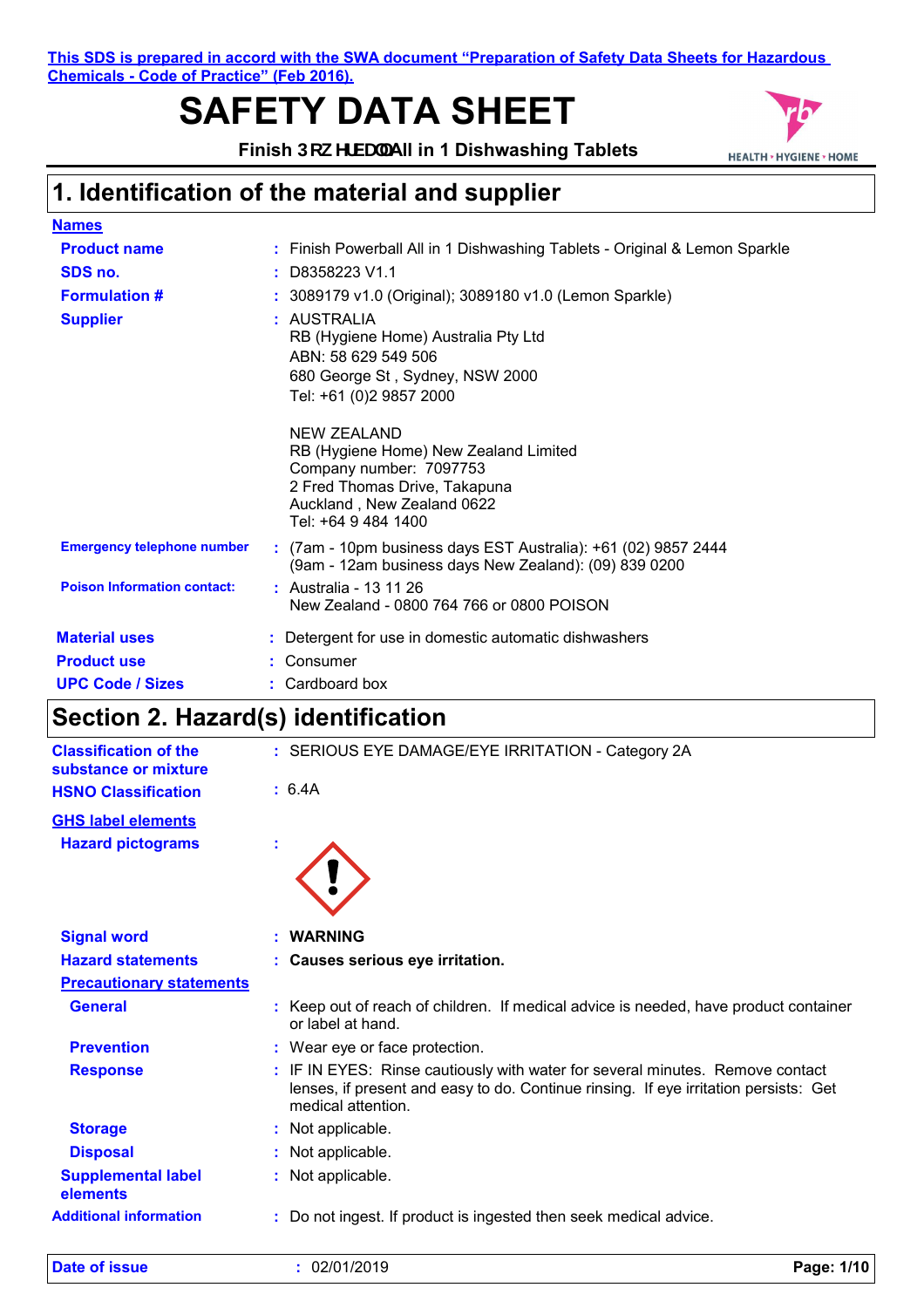## **Section 2. Hazard(s) identification**

#### **Other hazards which do not :** None known. **result in classification**

## **Section 3. Composition and ingredient information**

**Substance/mixture :**

: Mixture

| <b>Ingredient name</b>                                                   | $\%$ (w/w) | <b>CAS number</b> |
|--------------------------------------------------------------------------|------------|-------------------|
| I sodium carbonate                                                       | l≥30 - ≤60 | 497-19-8          |
| disodium carbonate, compound with hydrogen peroxide (2:3)                | l≥10 - ≤30 | 15630-89-4        |
| Poly(oxy-1,2-ethanediyl),α-hydro-ω-hydroxy- Ethane-1,2-diol, ethoxylated | $\leq 10$  | 25322-68-3        |
| l Cellulose                                                              | צ≥         | 9004-34-6         |

 **Other Non-hazardous ingredients to 100%**

**Occupational exposure limits, if available, are listed in Section 8.**

### **Section 4. First aid measures**

### **Description of necessary first aid measures**

| <b>Eye contact</b>  | : Immediately flush eyes with plenty of water, occasionally lifting the upper and lower<br>eyelids. Check for and remove any contact lenses. Continue to rinse for at least 10<br>minutes. Get medical attention.                                                                                                                                                                                                                                                                                                                                                                                                                                                                                                                                                                                                            |
|---------------------|------------------------------------------------------------------------------------------------------------------------------------------------------------------------------------------------------------------------------------------------------------------------------------------------------------------------------------------------------------------------------------------------------------------------------------------------------------------------------------------------------------------------------------------------------------------------------------------------------------------------------------------------------------------------------------------------------------------------------------------------------------------------------------------------------------------------------|
| <b>Inhalation</b>   | : Remove victim to fresh air and keep at rest in a position comfortable for breathing.<br>If not breathing, if breathing is irregular or if respiratory arrest occurs, provide<br>artificial respiration or oxygen by trained personnel. It may be dangerous to the<br>person providing aid to give mouth-to-mouth resuscitation. Get medical attention if<br>adverse health effects persist or are severe. If unconscious, place in recovery<br>position and get medical attention immediately. Maintain an open airway. Loosen<br>tight clothing such as a collar, tie, belt or waistband. In case of inhalation of<br>decomposition products in a fire, symptoms may be delayed. The exposed person<br>may need to be kept under medical surveillance for 48 hours.                                                       |
| <b>Skin contact</b> | : Flush contaminated skin with plenty of water. Remove contaminated clothing and<br>shoes. Get medical attention if symptoms occur. Wash clothing before reuse.<br>Clean shoes thoroughly before reuse.                                                                                                                                                                                                                                                                                                                                                                                                                                                                                                                                                                                                                      |
| <b>Ingestion</b>    | : Wash out mouth with water. Remove dentures if any. Remove victim to fresh air<br>and keep at rest in a position comfortable for breathing. If material has been<br>swallowed and the exposed person is conscious, give small quantities of water to<br>drink. Stop if the exposed person feels sick as vomiting may be dangerous. Do not<br>induce vomiting unless directed to do so by medical personnel. If vomiting occurs,<br>the head should be kept low so that vomit does not enter the lungs. Get medical<br>attention if adverse health effects persist or are severe. Never give anything by<br>mouth to an unconscious person. If unconscious, place in recovery position and get<br>medical attention immediately. Maintain an open airway. Loosen tight clothing such<br>as a collar, tie, belt or waistband. |

|                                       | <b>Most important symptoms/effects, acute and delayed</b>                                  |            |
|---------------------------------------|--------------------------------------------------------------------------------------------|------------|
| <b>Potential acute health effects</b> |                                                                                            |            |
| <b>Eye contact</b>                    | : Causes serious eye irritation.                                                           |            |
| <b>Inhalation</b>                     | : No known significant effects or critical hazards.                                        |            |
| <b>Skin contact</b>                   | : No known significant effects or critical hazards.                                        |            |
| <b>Ingestion</b>                      | : No known significant effects or critical hazards.                                        |            |
| <b>Over-exposure signs/symptoms</b>   |                                                                                            |            |
| <b>Eye contact</b>                    | : Adverse symptoms may include the following:<br>pain or irritation<br>watering<br>redness |            |
| Date of issue                         | : 02/01/2019                                                                               | Page: 2/10 |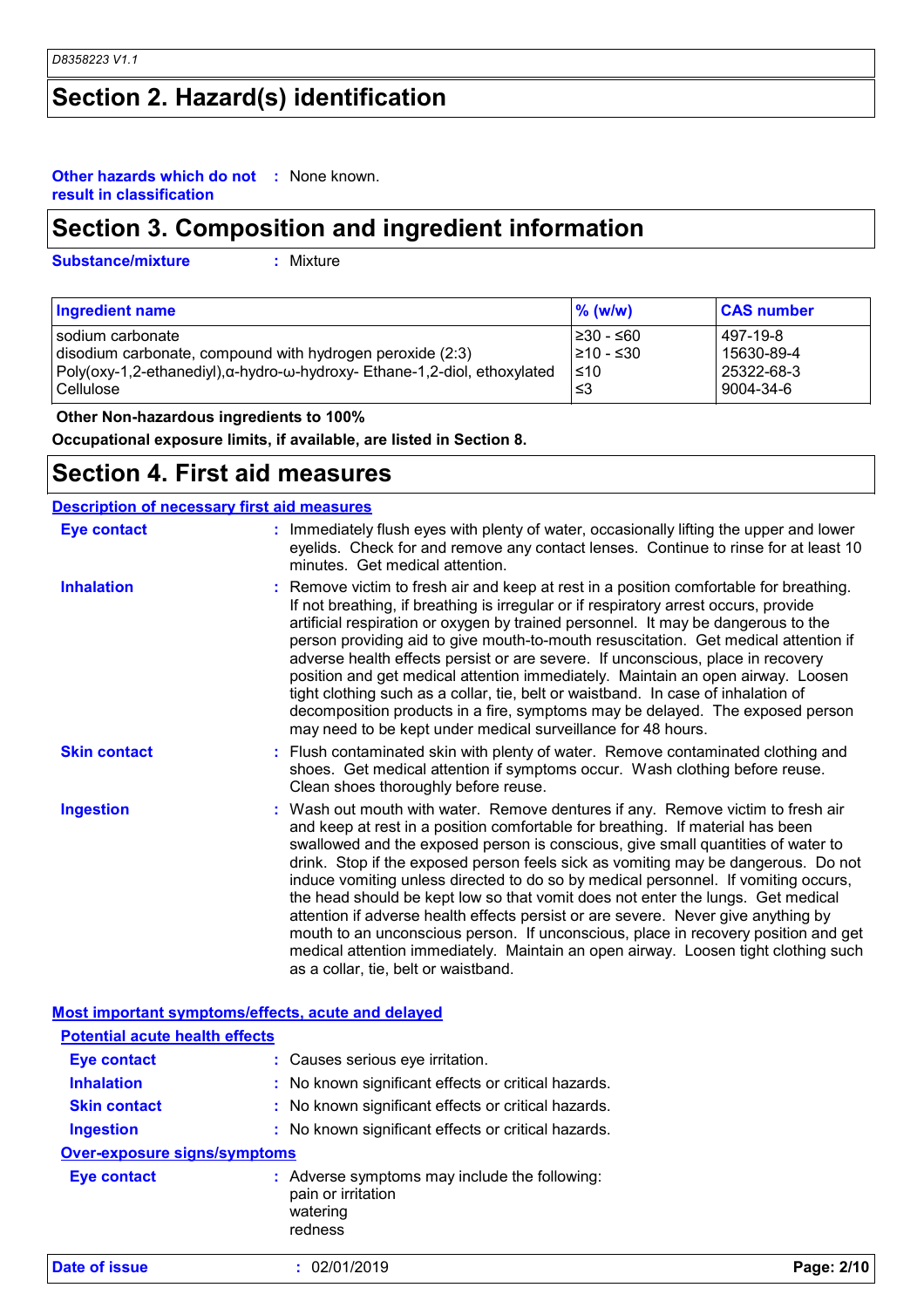# **Section 4. First aid measures**

| : No specific data.                                                                                                                                                           |
|-------------------------------------------------------------------------------------------------------------------------------------------------------------------------------|
| : No specific data.                                                                                                                                                           |
| : No specific data.                                                                                                                                                           |
|                                                                                                                                                                               |
| Indication of immediate medical attention and special treatment needed, if necessary                                                                                          |
| : In case of inhalation of decomposition products in a fire, symptoms may be delayed.<br>The exposed person may need to be kept under medical surveillance for 48 hours.      |
| : No specific treatment.                                                                                                                                                      |
| : No action shall be taken involving any personal risk or without suitable training. It<br>may be dangerous to the person providing aid to give mouth-to-mouth resuscitation. |
|                                                                                                                                                                               |

### **See toxicological information (Section 11)**

## **Section 5. Firefighting measures**

| <b>Extinguishing media</b>                               |                                                                                                                                                                                                     |
|----------------------------------------------------------|-----------------------------------------------------------------------------------------------------------------------------------------------------------------------------------------------------|
| <b>Suitable extinguishing</b><br>media                   | : Use an extinguishing agent suitable for the surrounding fire.                                                                                                                                     |
| <b>Unsuitable extinguishing</b><br>media                 | : None known.                                                                                                                                                                                       |
| <b>Specific hazards arising</b><br>from the chemical     | : No specific fire or explosion hazard.                                                                                                                                                             |
| <b>Hazardous thermal</b><br>decomposition products       | : Decomposition products may include the following materials:<br>carbon dioxide<br>carbon monoxide<br>nitrogen oxides<br>sulfur oxides<br>phosphorus oxides<br>metal oxide/oxides                   |
| <b>Special protective actions</b><br>for fire-fighters   | : Promptly isolate the scene by removing all persons from the vicinity of the incident if<br>there is a fire. No action shall be taken involving any personal risk or without<br>suitable training. |
| <b>Special protective</b><br>equipment for fire-fighters | : Fire-fighters should wear appropriate protective equipment and self-contained<br>breathing apparatus (SCBA) with a full face-piece operated in positive pressure<br>mode.                         |

## **Section 6. Accidental release measures**

| Personal precautions, protective equipment and emergency procedures |  |                                                                                                                                                                                                                                                                                                                                                                                 |  |
|---------------------------------------------------------------------|--|---------------------------------------------------------------------------------------------------------------------------------------------------------------------------------------------------------------------------------------------------------------------------------------------------------------------------------------------------------------------------------|--|
| For non-emergency<br>personnel                                      |  | : No action shall be taken involving any personal risk or without suitable training.<br>Evacuate surrounding areas. Keep unnecessary and unprotected personnel from<br>entering. Do not touch or walk through spilt material. Provide adequate ventilation.<br>Wear appropriate respirator when ventilation is inadequate. Put on appropriate<br>personal protective equipment. |  |
|                                                                     |  | For emergency responders : If specialised clothing is required to deal with the spillage, take note of any<br>information in Section 8 on suitable and unsuitable materials. See also the<br>information in "For non-emergency personnel".                                                                                                                                      |  |
| <b>Environmental precautions</b>                                    |  | : Avoid dispersal of spilt material and runoff and contact with soil, waterways, drains<br>and sewers. Inform the relevant authorities if the product has caused environmental<br>pollution (sewers, waterways, soil or air).                                                                                                                                                   |  |

**Methods and material for containment and cleaning up**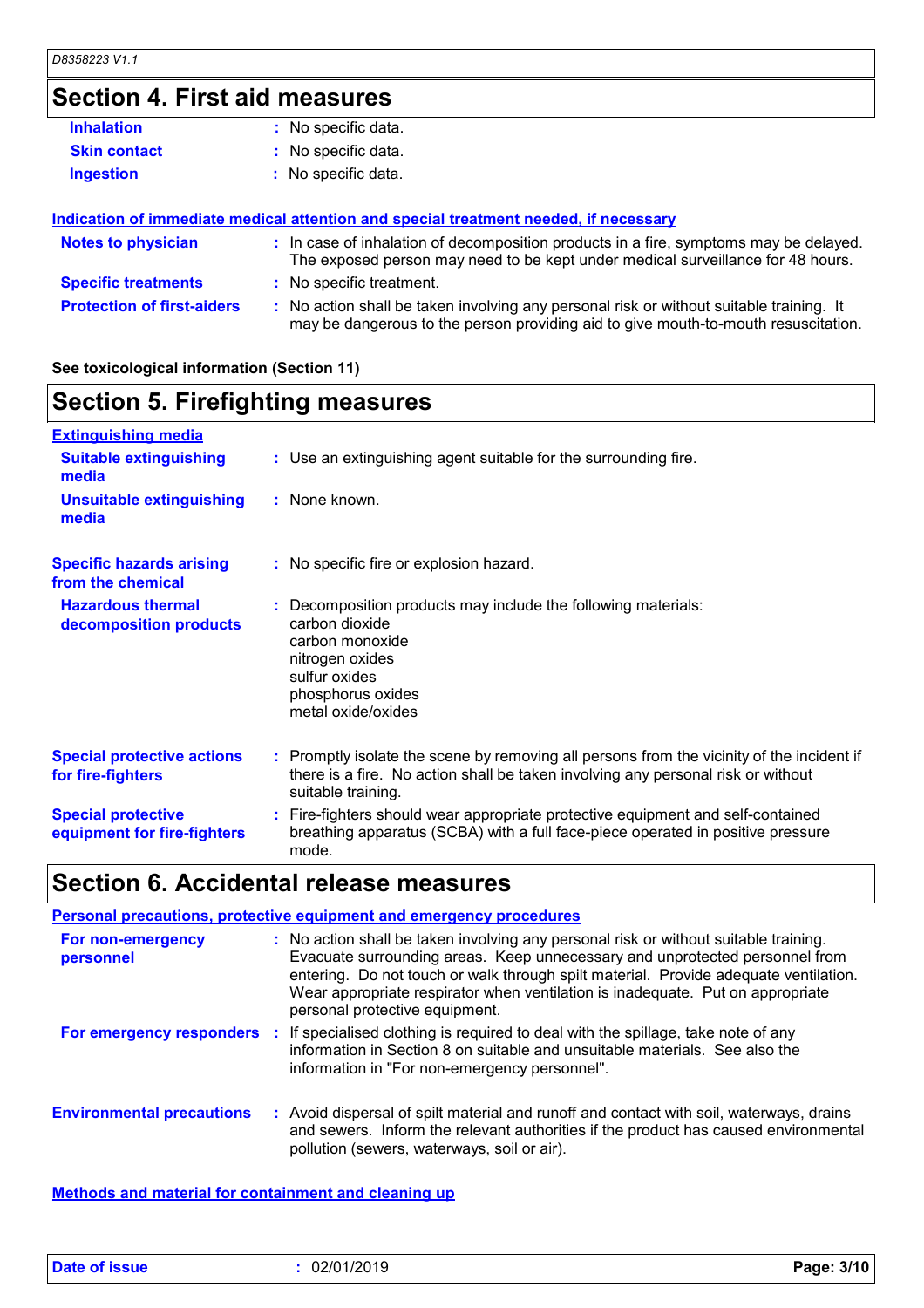## **Section 6. Accidental release measures**

| <b>Small spill</b> | : Move containers from spill area. Avoid dust generation. Using a vacuum with<br>HEPA filter will reduce dust dispersal. Place spilled material in a designated,<br>labeled waste container. Dispose of via a licensed waste disposal contractor.                                                                                                                                                                                                      |
|--------------------|--------------------------------------------------------------------------------------------------------------------------------------------------------------------------------------------------------------------------------------------------------------------------------------------------------------------------------------------------------------------------------------------------------------------------------------------------------|
| <b>Large spill</b> | : Move containers from spill area. Approach the release from upwind. Prevent entry<br>into sewers, water courses, basements or confined areas. Avoid dust generation.<br>Do not dry sweep. Vacuum dust with equipment fitted with a HEPA filter and place<br>in a closed, labeled waste container. Dispose of via a licensed waste disposal<br>contractor. Note: see Section 1 for emergency contact information and Section 13<br>for waste disposal. |

**See Section 1 for emergency contact information.**

**See Section 8 for information on appropriate personal protective equipment. See Section 13 for additional waste treatment information.**

## **Section 7. Handling and storage**

**Precautions for safe handling**

| <b>Protective measures</b>                                                       | : Put on appropriate personal protective equipment (see Section 8). Do not ingest.<br>Avoid contact with eyes, skin and clothing. Keep in the original container or an<br>approved alternative made from a compatible material, kept tightly closed when not<br>in use. Empty containers retain product residue and can be hazardous. Do not<br>reuse container.                                                                                                                                                                                                                                |
|----------------------------------------------------------------------------------|-------------------------------------------------------------------------------------------------------------------------------------------------------------------------------------------------------------------------------------------------------------------------------------------------------------------------------------------------------------------------------------------------------------------------------------------------------------------------------------------------------------------------------------------------------------------------------------------------|
| <b>Advice on general</b><br>occupational hygiene                                 | : Eating, drinking and smoking should be prohibited in areas where this material is<br>handled, stored and processed. Workers should wash hands and face before<br>eating, drinking and smoking. Remove contaminated clothing and protective<br>equipment before entering eating areas. See also Section 8 for additional<br>information on hygiene measures.                                                                                                                                                                                                                                   |
| <b>Conditions for safe storage,</b><br>including any<br><i>incompatibilities</i> | Do not store above the following temperature: $30^{\circ}$ C (86 $^{\circ}$ F). Store in accordance<br>with local regulations. Store in original container protected from direct sunlight in a<br>dry, cool and well-ventilated area, away from incompatible materials (see Section 10)<br>and food and drink. Keep container tightly closed and sealed until ready for use.<br>Containers that have been opened must be carefully resealed and kept upright to<br>prevent leakage. Do not store in unlabelled containers. Use appropriate<br>containment to avoid environmental contamination. |
| Do not store above the<br>following temperature                                  | : Daily average of 30 $^{\circ}$ C.                                                                                                                                                                                                                                                                                                                                                                                                                                                                                                                                                             |

## **Section 8. Exposure controls and personal protection**

### **Control parameters**

### **Australia**

### **Occupational exposure limits**

| <b>Ingredient name</b>                                                                                       | <b>Exposure limits</b>                                                                                                             |
|--------------------------------------------------------------------------------------------------------------|------------------------------------------------------------------------------------------------------------------------------------|
| Poly(oxy-1,2-ethanediyl),α-hydro-ω-hydroxy- Ethane-1,2- TRGS900 AGW (Germany, 11/2015).<br>diol, ethoxylated | TWA: 1000 mg/m <sup>3</sup> 8 hours. Form: Inhalable fraction<br>PEAK: 8000 mg/m <sup>3</sup> 15 minutes. Form: Inhalable fraction |
| l Cellulose                                                                                                  | Safe Work Australia (Australia, 1/2014).<br>TWA: 10 mg/m <sup>3</sup> 8 hours. Form: fibres                                        |

### **New Zealand**

| <b>Ingredient name</b> | <b>Exposure limits</b>                                                                                                                                                  |
|------------------------|-------------------------------------------------------------------------------------------------------------------------------------------------------------------------|
| Cellulose              | NZ OSH (New Zealand, 2/2013).<br>WES-TWA: 10 mg/m <sup>3</sup> 8 hours. Form: The value for<br>inhalable dust containing no asbestos and less than 1%<br>I free silica. |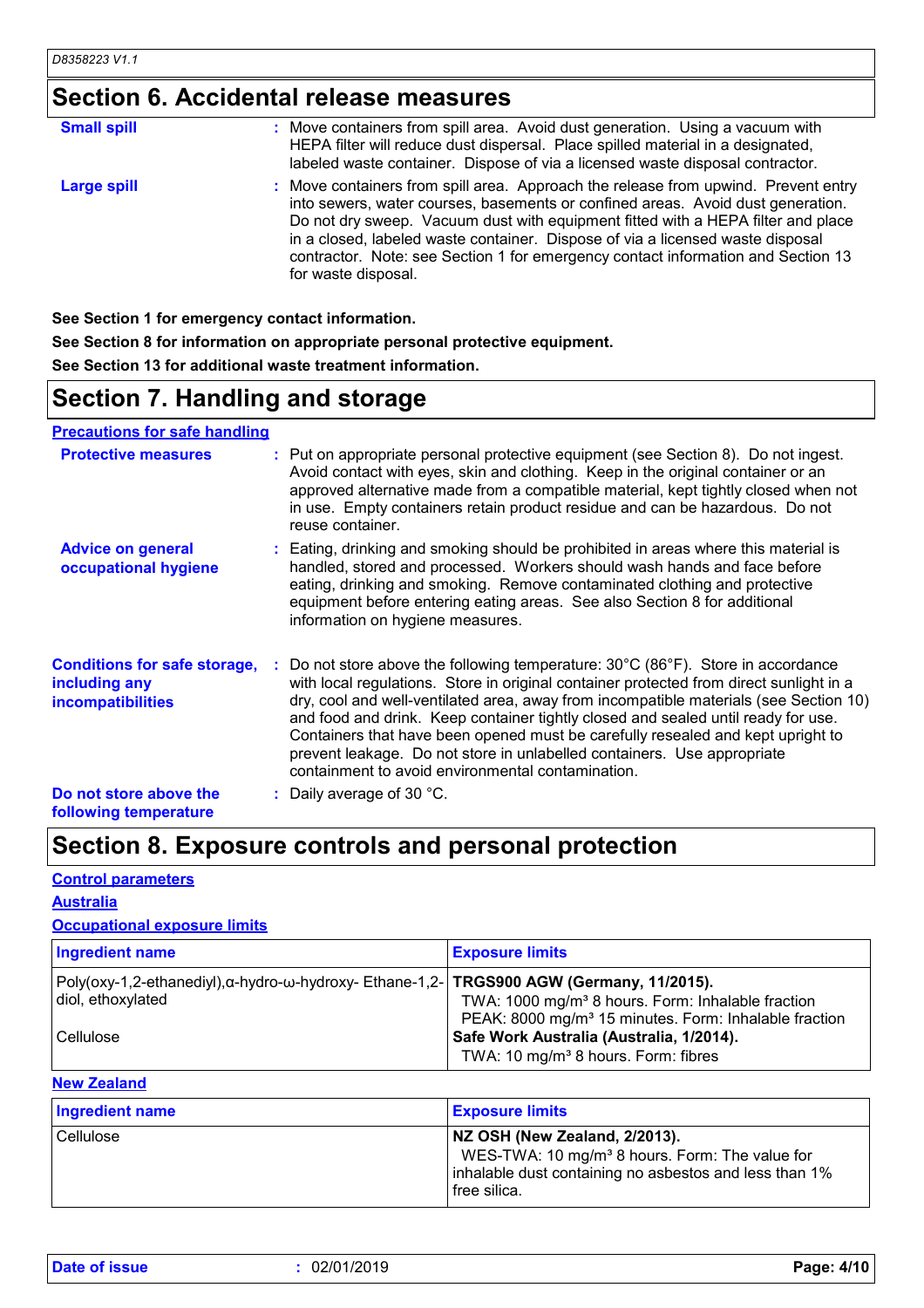## **Section 8. Exposure controls and personal protection**

| <b>Appropriate engineering</b><br><b>controls</b> | : Good general ventilation should be sufficient to control worker exposure to airborne<br>contaminants.                                                                                                                                                                                                                                                                                                                                                                                                                                                                                                                   |
|---------------------------------------------------|---------------------------------------------------------------------------------------------------------------------------------------------------------------------------------------------------------------------------------------------------------------------------------------------------------------------------------------------------------------------------------------------------------------------------------------------------------------------------------------------------------------------------------------------------------------------------------------------------------------------------|
| <b>Environmental exposure</b><br><b>controls</b>  | : Emissions from ventilation or work process equipment should be checked to ensure<br>they comply with the requirements of environmental protection legislation. In some<br>cases, fume scrubbers, filters or engineering modifications to the process<br>equipment will be necessary to reduce emissions to acceptable levels.                                                                                                                                                                                                                                                                                           |
| <b>Individual protection measures</b>             |                                                                                                                                                                                                                                                                                                                                                                                                                                                                                                                                                                                                                           |
| <b>Hygiene measures</b>                           | : Wash hands, forearms and face thoroughly after handling chemical products, before<br>eating, smoking and using the lavatory and at the end of the working period.<br>Appropriate techniques should be used to remove potentially contaminated clothing.<br>Wash contaminated clothing before reusing. Ensure that eyewash stations and<br>safety showers are close to the workstation location.                                                                                                                                                                                                                         |
| <b>Eye/face protection</b>                        | : Safety eyewear complying with an approved standard should be used when a risk<br>assessment indicates this is necessary to avoid exposure to liquid splashes, mists,<br>gases or dusts. If contact is possible, the following protection should be worn,<br>unless the assessment indicates a higher degree of protection: chemical splash<br>goggles.                                                                                                                                                                                                                                                                  |
| <b>Skin protection</b>                            |                                                                                                                                                                                                                                                                                                                                                                                                                                                                                                                                                                                                                           |
| <b>Hand protection</b>                            | : Chemical-resistant, impervious gloves complying with an approved standard should<br>be worn at all times when handling chemical products if a risk assessment indicates<br>this is necessary. Considering the parameters specified by the glove manufacturer,<br>check during use that the gloves are still retaining their protective properties. It<br>should be noted that the time to breakthrough for any glove material may be<br>different for different glove manufacturers. In the case of mixtures, consisting of<br>several substances, the protection time of the gloves cannot be accurately<br>estimated. |
| <b>Body protection</b>                            | : Personal protective equipment for the body should be selected based on the task<br>being performed and the risks involved and should be approved by a specialist<br>before handling this product.                                                                                                                                                                                                                                                                                                                                                                                                                       |
| <b>Other skin protection</b>                      | : Appropriate footwear and any additional skin protection measures should be<br>selected based on the task being performed and the risks involved and should be<br>approved by a specialist before handling this product.                                                                                                                                                                                                                                                                                                                                                                                                 |
| <b>Respiratory protection</b>                     | : Based on the hazard and potential for exposure, select a respirator that meets the<br>appropriate standard or certification. Respirators must be used according to a<br>respiratory protection program to ensure proper fitting, training, and other important<br>aspects of use.                                                                                                                                                                                                                                                                                                                                       |

# **Section 9. Physical and chemical properties**

| <b>Appearance</b>                                      |    |                          |
|--------------------------------------------------------|----|--------------------------|
| <b>Physical state</b>                                  | t. | Solid. [Tablets]         |
| <b>Colour</b>                                          |    | : White. Blue. Red.      |
| <b>Odour</b>                                           | ÷  | Fragrant.                |
| <b>Odour threshold</b>                                 | t  | Not available.           |
| рH                                                     |    | 10.6 [Conc. (% w/w): 1%] |
| <b>Melting point</b>                                   | t. | Not available.           |
| <b>Boiling point</b>                                   | t. | Not available.           |
| <b>Flash point</b>                                     | ÷. | Not available.           |
| <b>Evaporation rate</b>                                | ÷  | Not available.           |
| <b>Flammability (solid, gas)</b>                       | t. | Not available.           |
| <b>Lower and upper explosive</b><br>(flammable) limits | t. | Not available.           |
| <b>Vapour pressure</b>                                 | ÷  | Not available.           |
| <b>Vapour density</b>                                  |    | Not available.           |
| <b>Relative density</b>                                |    | Not available.           |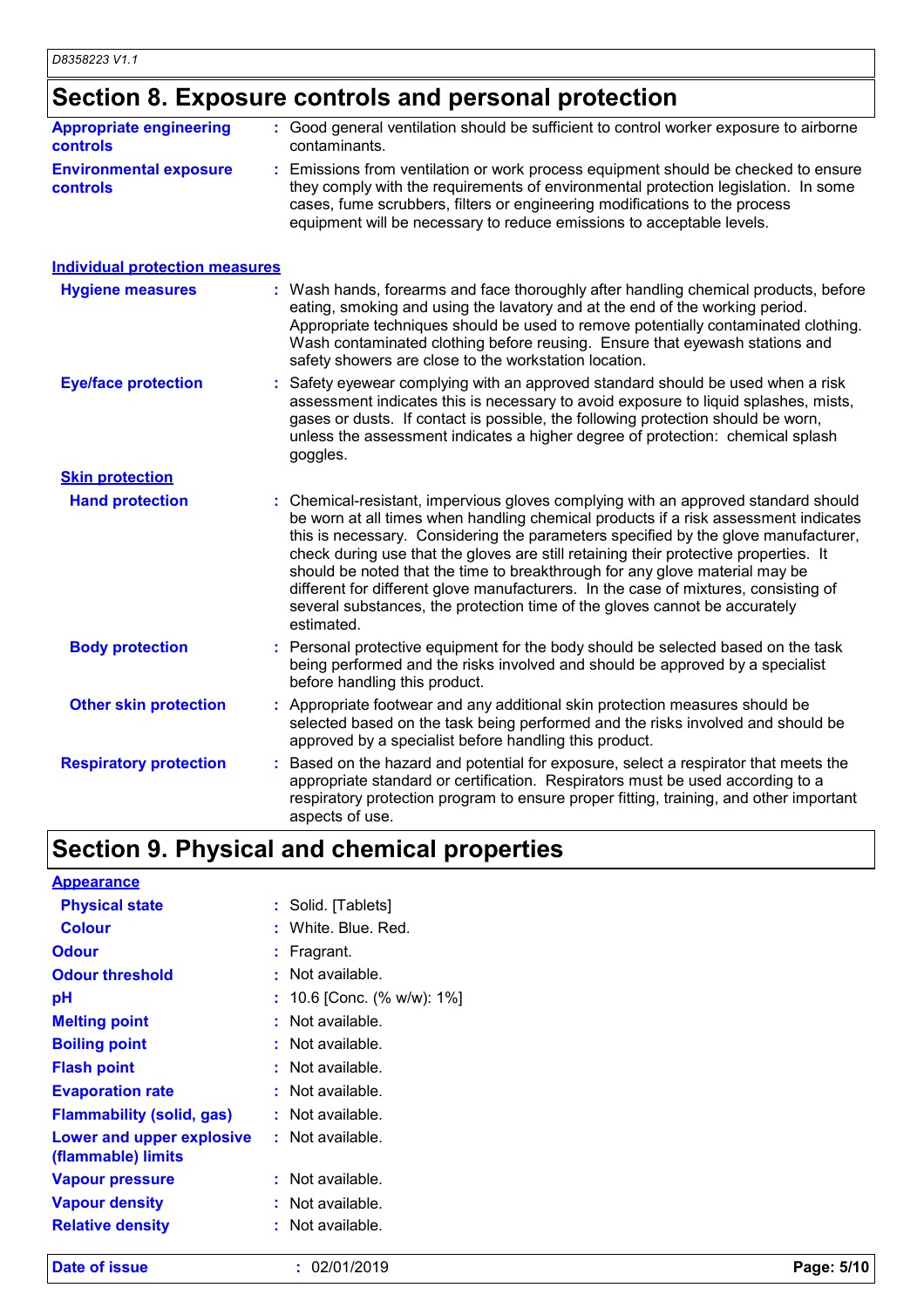## **Section 9. Physical and chemical properties**

| <b>Solubility</b>                                 |    | Easily soluble in the following materials: cold water and hot water. |
|---------------------------------------------------|----|----------------------------------------------------------------------|
| <b>Solubility in water</b>                        |    | Not available.                                                       |
| <b>Partition coefficient: n-</b><br>octanol/water |    | $:$ Not available.                                                   |
| <b>Auto-ignition temperature</b>                  |    | $:$ Not available.                                                   |
| <b>Decomposition temperature</b>                  | ÷. | Not available.                                                       |
| <b>SADT</b>                                       |    | : $>55^{\circ}$ C ( $>131^{\circ}$ F)                                |
| <b>Heat of reaction</b>                           |    | $: < 300$ J/g                                                        |
| <b>Viscosity</b>                                  |    | Not available.                                                       |
| Flow time (ISO 2431)                              |    | $:$ Not available.                                                   |
| tablet Weight or volume                           |    | : 16.9                                                               |

# **Section 10. Stability and reactivity**

| <b>Reactivity</b>                            | : No specific test data related to reactivity available for this product or its ingredients.              |
|----------------------------------------------|-----------------------------------------------------------------------------------------------------------|
| <b>Chemical stability</b>                    | : The product is stable. Do not expose to temperatures exceeding 50 °C/122 °F.                            |
| <b>Possibility of hazardous</b><br>reactions | : Under normal conditions of storage and use, hazardous reactions will not occur.                         |
| <b>Conditions to avoid</b>                   | : Keep away from heat and direct sunlight. Protect from moisture.                                         |
| <b>Incompatible materials</b>                | : No specific data.                                                                                       |
| <b>Hazardous decomposition</b><br>products   | : Under normal conditions of storage and use, hazardous decomposition products<br>should not be produced. |

## **Section 11. Toxicological information**

### **Information on toxicological effects**

### **Acute toxicity**

| <b>Product/ingredient name</b>                                                            | <b>Result</b>            | <b>Species</b> | <b>Dose</b>               | <b>Exposure</b> |
|-------------------------------------------------------------------------------------------|--------------------------|----------------|---------------------------|-----------------|
| sodium carbonate                                                                          | LD50 Dermal<br>LD50 Oral | Rabbit<br>Rat  | >2000 mg/kg<br>2800 mg/kg |                 |
| disodium carbonate,<br>compound with hydrogen<br>peroxide (2:3)                           | LD50 Oral                | Rat            | 1034 mg/kg                |                 |
| Poly(oxy-1,2-ethanediyl), $\alpha$ -<br>hydro-ω-hydroxy- Ethane-1,2<br>-diol, ethoxylated | LD50 Oral                | Rat            | 5000 mg/kg                |                 |

**Conclusion/Summary :** Based on available data, the classification criteria are not met.

### **Irritation/Corrosion**

| <b>Product/ingredient name</b>                                                            | <b>Result</b>            | <b>Species</b> | <b>Score</b> | <b>Exposure</b>                   | <b>Observation</b> |
|-------------------------------------------------------------------------------------------|--------------------------|----------------|--------------|-----------------------------------|--------------------|
| sodium carbonate                                                                          | Eyes - Mild irritant     | Rabbit         |              | 0.5 minutes<br>100<br>milligrams  |                    |
|                                                                                           | Eyes - Moderate irritant | Rabbit         |              | <b>24 hours 100</b><br>milligrams |                    |
| Poly(oxy-1,2-ethanediyl), $\alpha$ -<br>hydro-ω-hydroxy- Ethane-1,2<br>-diol, ethoxylated | Eyes - Mild irritant     | Rabbit         |              | 24 hours 500<br>milligrams        |                    |
|                                                                                           | Eyes - Mild irritant     | Rabbit         |              | 500<br>milligrams                 |                    |
|                                                                                           | Skin - Mild irritant     | Rabbit         |              | 24 hours 500                      |                    |
| <b>Date of issue</b>                                                                      | 02/01/2019               |                |              |                                   | Page: 6/10         |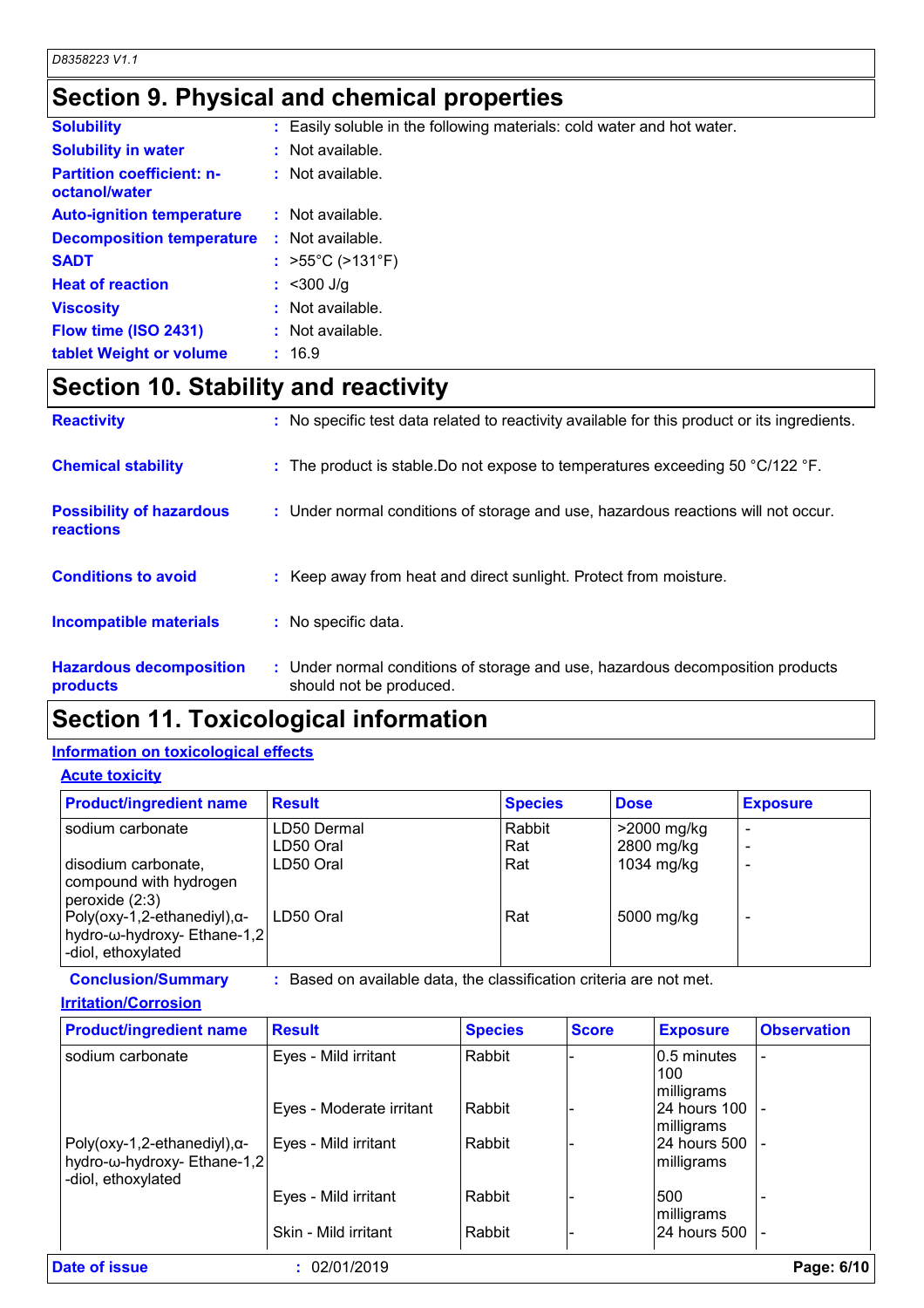# **Section 11. Toxicological information**

|                  |                                                           | Skin - Mild irritant                                                                | Rabbit | milligrams<br>500<br>milligrams |            |
|------------------|-----------------------------------------------------------|-------------------------------------------------------------------------------------|--------|---------------------------------|------------|
|                  | <b>Conclusion/Summary</b>                                 |                                                                                     |        |                                 |            |
| <b>Skin</b>      |                                                           | : Based on available data, the classification criteria are not met.                 |        |                                 |            |
| <b>Eyes</b>      |                                                           | : Based on Calculation method: Causes serious eye irritation.                       |        |                                 |            |
|                  | <b>Respiratory</b>                                        | Based on available data, the classification criteria are not met.                   |        |                                 |            |
|                  | <b>Sensitisation</b><br>Not available.                    |                                                                                     |        |                                 |            |
|                  | <b>Conclusion/Summary</b>                                 |                                                                                     |        |                                 |            |
| <b>Skin</b>      |                                                           | : Based on available data, the classification criteria are not met.                 |        |                                 |            |
|                  | <b>Respiratory</b>                                        | : Based on available data, the classification criteria are not met.                 |        |                                 |            |
|                  | <b>Mutagenicity</b>                                       |                                                                                     |        |                                 |            |
|                  | Not available.                                            |                                                                                     |        |                                 |            |
|                  | <b>Conclusion/Summary</b>                                 | : Based on available data, the classification criteria are not met.                 |        |                                 |            |
|                  | <b>Carcinogenicity</b>                                    |                                                                                     |        |                                 |            |
|                  | Not available.                                            |                                                                                     |        |                                 |            |
|                  | <b>Conclusion/Summary</b>                                 | : Based on available data, the classification criteria are not met.                 |        |                                 |            |
|                  | <b>Reproductive toxicity</b>                              |                                                                                     |        |                                 |            |
|                  | Not available.                                            |                                                                                     |        |                                 |            |
|                  | <b>Conclusion/Summary</b>                                 | : Based on available data, the classification criteria are not met.                 |        |                                 |            |
|                  | <b>Teratogenicity</b>                                     |                                                                                     |        |                                 |            |
|                  | Not available.                                            |                                                                                     |        |                                 |            |
|                  | <b>Conclusion/Summary</b>                                 | : Based on available data, the classification criteria are not met.                 |        |                                 |            |
|                  | <b>Specific target organ toxicity (single exposure)</b>   |                                                                                     |        |                                 |            |
|                  | Not available.                                            |                                                                                     |        |                                 |            |
|                  | <b>Specific target organ toxicity (repeated exposure)</b> |                                                                                     |        |                                 |            |
|                  | Not available.                                            |                                                                                     |        |                                 |            |
|                  | <b>Aspiration hazard</b>                                  |                                                                                     |        |                                 |            |
|                  | Not available.                                            |                                                                                     |        |                                 |            |
| of exposure      | <b>Information on likely routes</b>                       | : Not available.                                                                    |        |                                 |            |
|                  | <b>Potential acute health effects</b>                     |                                                                                     |        |                                 |            |
|                  | <b>Eye contact</b>                                        | : Causes serious eye irritation.                                                    |        |                                 |            |
|                  | <b>Inhalation</b>                                         | No known significant effects or critical hazards.                                   |        |                                 |            |
|                  | <b>Skin contact</b>                                       | No known significant effects or critical hazards.                                   |        |                                 |            |
| <b>Ingestion</b> |                                                           | : No known significant effects or critical hazards.                                 |        |                                 |            |
|                  |                                                           |                                                                                     |        |                                 |            |
|                  |                                                           | <b>Symptoms related to the physical, chemical and toxicological characteristics</b> |        |                                 |            |
|                  | <b>Eye contact</b>                                        | : Adverse symptoms may include the following:<br>pain or irritation                 |        |                                 |            |
|                  |                                                           | watering                                                                            |        |                                 |            |
|                  |                                                           | redness                                                                             |        |                                 |            |
|                  | <b>Inhalation</b>                                         | : No specific data.                                                                 |        |                                 |            |
|                  | <b>Skin contact</b>                                       | No specific data.                                                                   |        |                                 |            |
| <b>Ingestion</b> |                                                           | No specific data.                                                                   |        |                                 |            |
|                  | <b>Date of issue</b>                                      | : 02/01/2019                                                                        |        |                                 | Page: 7/10 |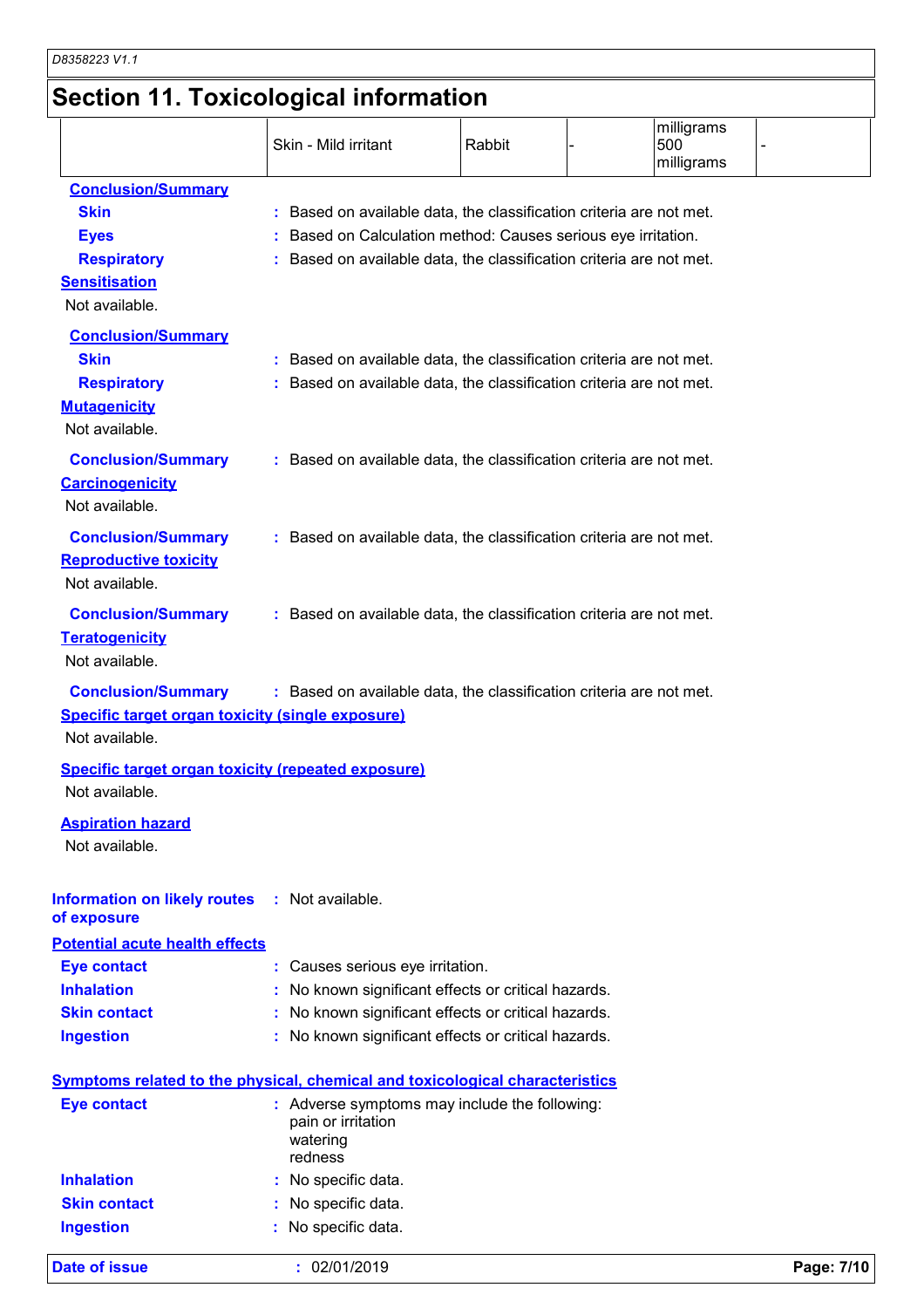# **Section 11. Toxicological information**

### **Delayed and immediate effects as well as chronic effects from short and long-term exposure**

| <b>Short term exposure</b>                        |                                                                     |
|---------------------------------------------------|---------------------------------------------------------------------|
| <b>Potential immediate</b><br><b>effects</b>      | $:$ Not available.                                                  |
| <b>Potential delayed effects</b>                  | : Not available.                                                    |
| <b>Long term exposure</b>                         |                                                                     |
| <b>Potential immediate</b><br><b>effects</b>      | $:$ Not available.                                                  |
| <b>Potential delayed effects : Not available.</b> |                                                                     |
| <b>Potential chronic health effects</b>           |                                                                     |
| Not available.                                    |                                                                     |
| <b>Conclusion/Summary</b>                         | : Based on available data, the classification criteria are not met. |
| <b>General</b>                                    | : No known significant effects or critical hazards.                 |
| <b>Carcinogenicity</b>                            | : No known significant effects or critical hazards.                 |
| <b>Mutagenicity</b>                               | : No known significant effects or critical hazards.                 |
| <b>Teratogenicity</b>                             | : No known significant effects or critical hazards.                 |
| <b>Developmental effects</b>                      | : No known significant effects or critical hazards.                 |
| <b>Fertility effects</b>                          | : No known significant effects or critical hazards.                 |

### **Numerical measures of toxicity**

| <b>Acute toxicity estimates</b> |                  |
|---------------------------------|------------------|
| Route                           | <b>ATE value</b> |
| Oral                            | 5097.8 mg/kg     |

## **Section 12. Ecological information**

| <b>Toxicity</b> |
|-----------------|
|-----------------|

| <b>Product/ingredient name</b>                                                            | <b>Result</b>                        | <b>Species</b>              | <b>Exposure</b> |
|-------------------------------------------------------------------------------------------|--------------------------------------|-----------------------------|-----------------|
| sodium carbonate                                                                          | Acute EC50 242000 µg/l Fresh water   | Algae - Navicula seminulum  | 96 hours        |
|                                                                                           | Acute LC50 176000 µg/l Fresh water   | Crustaceans - Amphipoda     | 48 hours        |
|                                                                                           | Acute LC50 265000 µg/l Fresh water   | Daphnia - Daphnia magna     | 48 hours        |
|                                                                                           | Acute LC50 300000 µg/l Fresh water   | Fish - Lepomis macrochirus  | 96 hours        |
| disodium carbonate,<br>compound with hydrogen<br>peroxide $(2:3)$                         | Acute EC50 70 mg/l                   | Algae - Chlorella emersonii | 240 hours       |
|                                                                                           | Acute EC50 4.9 mg/l                  | Daphnia - Daphnia Pulex     | 48 hours        |
|                                                                                           | Acute LC50 70.7 mg/l                 | Fish - Pimephales promelas  | 96 hours        |
| Poly(oxy-1,2-ethanediyl), $\alpha$ -<br>hydro-ω-hydroxy- Ethane-1,2<br>-diol, ethoxylated | Acute LC50 >1000000 µg/l Fresh water | Fish - Salmo salar - Parr   | 96 hours        |

**Conclusion/Summary :** Based on available data, the classification criteria are not met.

### **Persistence and degradability**

| <b>Product/ingredient name</b> | <b>Aquatic half-life</b> | <b>Photolysis</b> | Biodegradability |
|--------------------------------|--------------------------|-------------------|------------------|
| l sodium carbonate             |                          |                   | Readily          |

### **Bioaccumulative potential**

|  | Date of issue |  |
|--|---------------|--|
|  |               |  |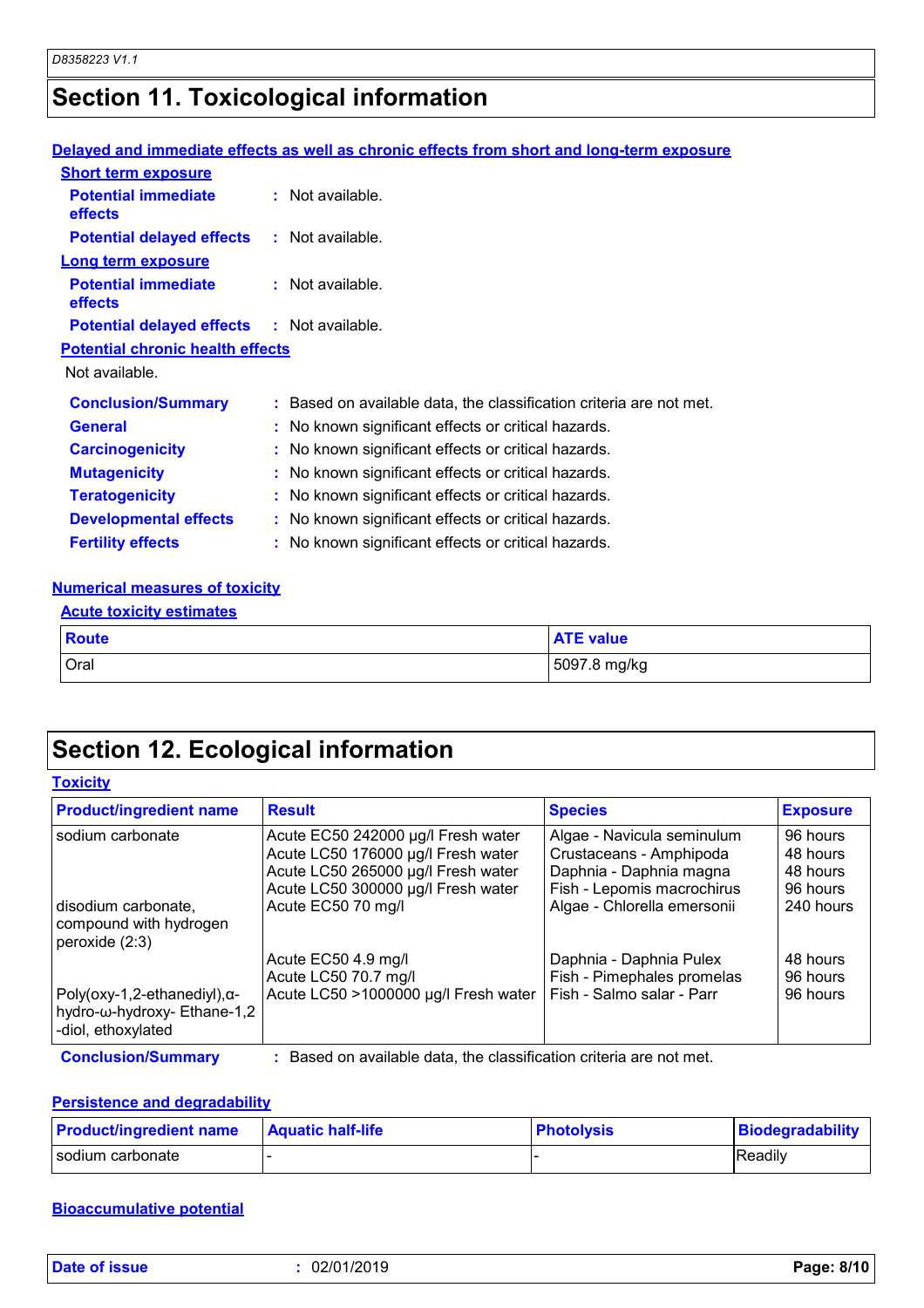### **Mobility in soil**

| <b>Soil/water partition</b> | $:$ Not available. |
|-----------------------------|--------------------|
| <b>coefficient (Koc)</b>    |                    |

**Other adverse effects** : No known significant effects or critical hazards.

### **Section 13. Disposal considerations**

#### **Disposal methods :**

The generation of waste should be avoided or minimised wherever possible. Disposal of this product, solutions and any by-products should at all times comply with the requirements of environmental protection and waste disposal legislation and any regional local authority requirements. Dispose of surplus and nonrecyclable products via a licensed waste disposal contractor. Waste should not be disposed of untreated to the sewer unless fully compliant with the requirements of all authorities with jurisdiction. Waste packaging should be recycled. Incineration or landfill should only be considered when recycling is not feasible. This material and its container must be disposed of in a safe way. Care should be taken when handling emptied containers that have not been cleaned or rinsed out. Empty containers or liners may retain some product residues. Avoid dispersal of spilt material and runoff and contact with soil, waterways, drains and sewers.

### **14. Transport information**

| <b>Regulation</b> |                  | <b>UN number Proper shipping name</b> | <b>Classes</b>    | PG* | <b>Label</b> | <b>Additional information</b> |
|-------------------|------------------|---------------------------------------|-------------------|-----|--------------|-------------------------------|
| <b>ADG</b>        | Not<br>regulated | Not applicable.                       | Not<br>available. |     |              |                               |
| <b>IMDG</b>       | Not<br>regulated | Not applicable.                       | Not<br>available. |     |              |                               |
| <b>IATA</b>       | Not<br>regulated | Not applicable.                       | Not<br>available. |     |              |                               |

PG\* : Packing group

**Special precautions for user** : For long distance transport of bulk material or shrunk pallet take into consideration sections 7 and 10.**Transport within user's premises:** always transport in closed containers that are upright and secure. Ensure that persons transporting the product know what to do in the event of an accident or spillage.

## **Section 15. Regulatory information**

**Standard Uniform Schedule of Medicine and Poisons**

Not scheduled

**Model Work Health and Safety Regulations - Scheduled Substances**

No listed substance

**Australia inventory (AICS) :** All components are listed or exempted.